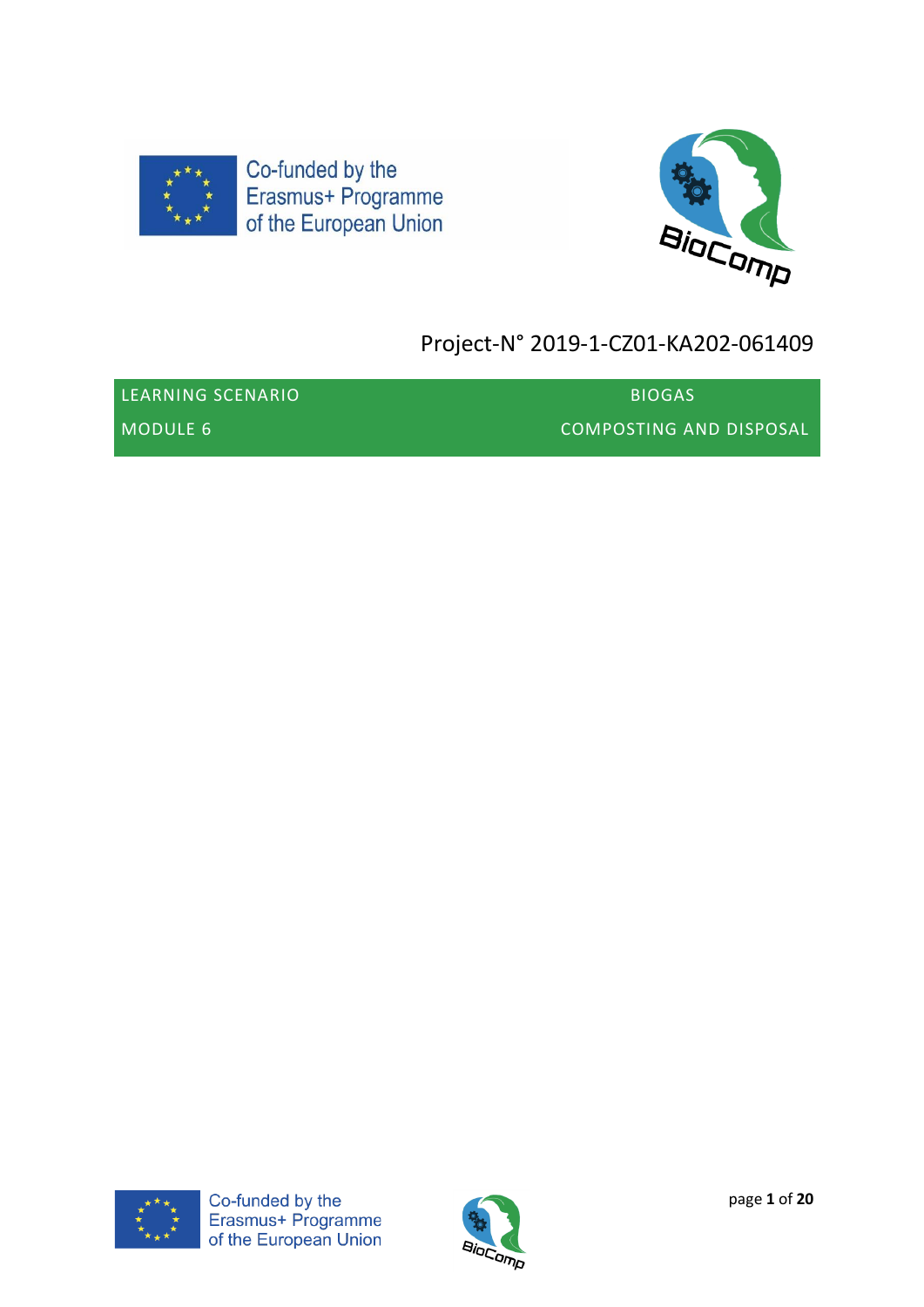## **COLOPHON**

#### **Authors**

This module is part of the Learning Scenario *Biogas*. It is developed in the frame of the European project "BioComp".

The authors are Jens Hofmann, Marek Botek, Delia Mela, and Elizabeth Ninou.

This document has been prepared for the European Commission however it reflects the views only of the authors, and the Commission cannot be held responsible for any use which may be made of the information contained therein.

#### **Copyrights**

This Learning Scenario is a non-commercial production. It can be used for educational purposes.



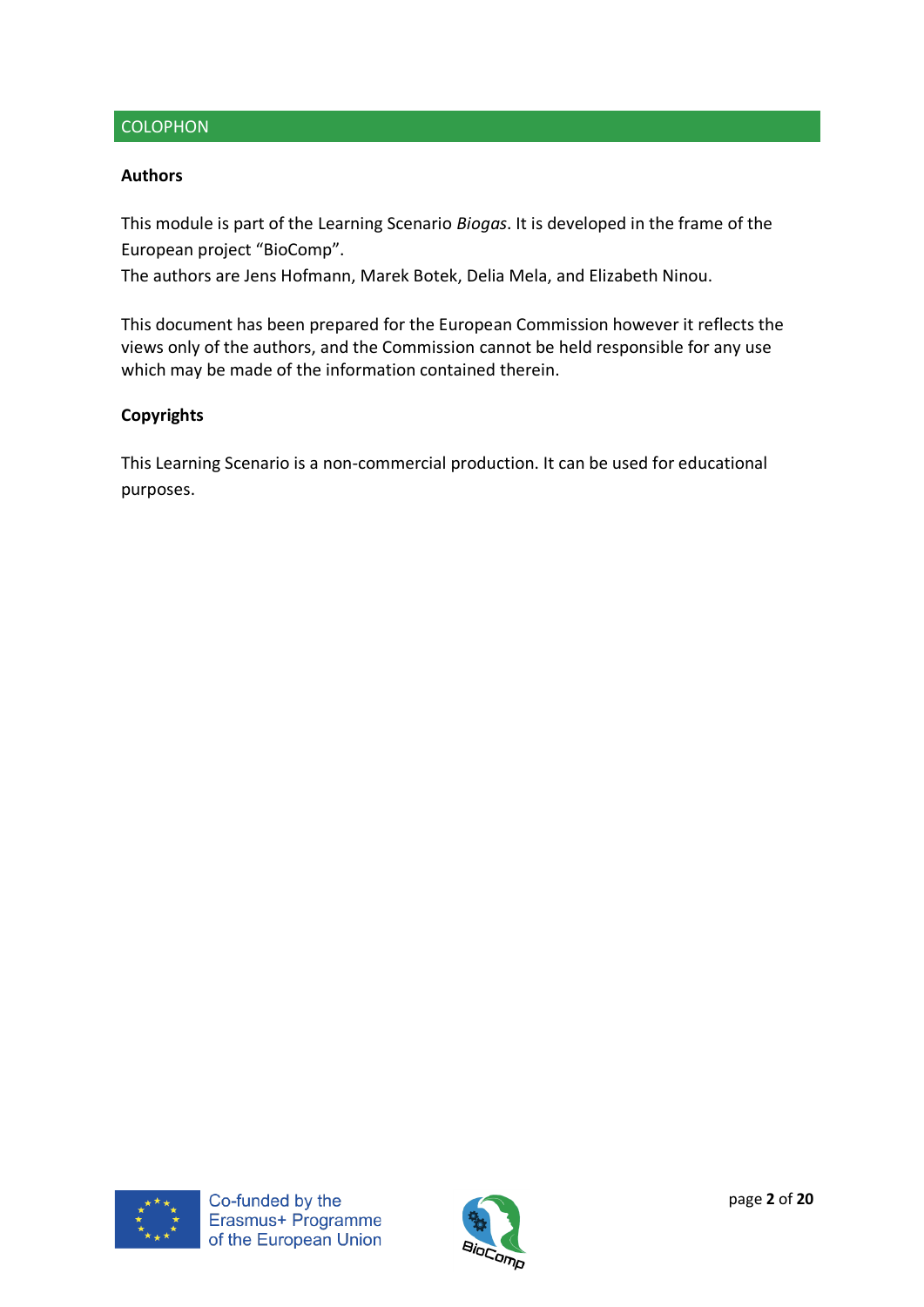## PREFACE

The learning scenario Biogas has been developed as part of the Erasmus+ project BioComp. In that project, the most relevant competences for professions in the sector BBE are analysed, described and ranked. See [https://navigator.biocompetences.eu/.](https://navigator.biocompetences.eu/) Based on these competences this learning scenario has been developed for EQF-level 3-4. The focus is on technical competences.

| <b>Nr</b>      | <b>Competences, ranked according importance</b>                                                                                                                                                                                                                                                                      |              |
|----------------|----------------------------------------------------------------------------------------------------------------------------------------------------------------------------------------------------------------------------------------------------------------------------------------------------------------------|--------------|
| <b>B1</b>      | Management - Identifying needs and mechanisms of the overall management of<br>the biogas production process.                                                                                                                                                                                                         | 1, 2         |
| <b>B2</b>      | Operate biogas plant - Operate equipment, which treats energy crops and waste<br>from farms, called anaerobic digesters. Ensure the equipment functions correctly<br>in the transformation of biomass to biogas, which is used for the generation of<br>heat and electricity.                                        | $\mathbf{1}$ |
| B <sub>3</sub> | Resolve equipment malfunctions - Identify, report and repair equipment damage<br>and malfunctions; communicate with field representatives and manufacturers to<br>obtain repair and replacement components.                                                                                                          | 4            |
| <b>B4</b>      | Composting of organic waste (Biomass) - Identifying needs and technological<br>responses: to know the types of bio-waste, the recovery routes (composting,<br>digestion, incineration).                                                                                                                              | 5            |
| <b>B5</b>      | Recycling - Identifying needs and technological responses - To know the circular<br>economy, compost processing and the use of fermentation.                                                                                                                                                                         | 1, 3         |
| <b>B6</b>      | Composting of organic waste (Biomass) - Identifying needs and technological<br>responses: to know the chemistry and biological processes of composting.                                                                                                                                                              | 1, 5         |
| <b>B7</b>      | Bioconversion process - Identifying needs and technological responses - To assess<br>needs and to identify, evaluate, and control the heating process of biological<br>material, control the combustion process, know and be able to analyse the<br>chemical, thermal, and biochemical methods.                      | 3, 5         |
| B <sub>8</sub> | Composting of organic waste and management - Identifying needs and<br>technological responses - To assess needs and to identify, evaluate, and control<br>the heating process of biological material, control the combustion process, know<br>and be able to analyse the chemical, thermal, and biochemical methods. | 5            |

These 8 most relevant competences are covered by the following 6 modules:

- 1. Circular economy
- 2. Introduction
- 3. Health and Safety
- 4. Maintenance
- 5. Malfunctions
- **6. Composting and disposal**

Apart from these 6 text documents, the scenario also has a trailer and a WIKI with background information. To support the teacher, didactic guidance is available. It can be used for all scenarios and also includes suggestions for learning activities to develop personal and transversal competences. For this guidance, see the *Pedagogical Guidelines* in the Navigator.



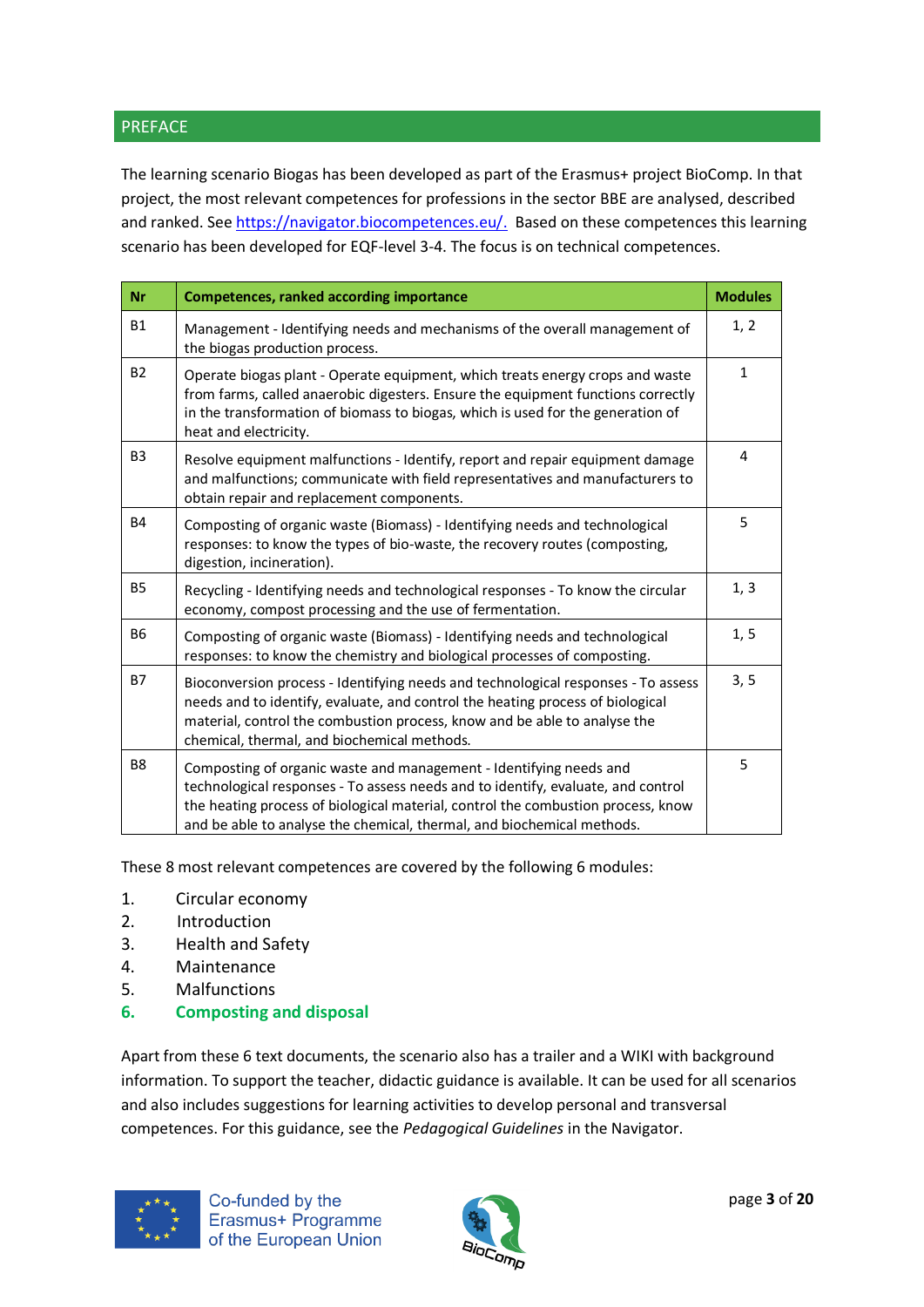## **CONTENT**

Module 6 contains the following topics:

| 7. Treatment or disposal of other residuals and interfering materials & contamination hazards16 |
|-------------------------------------------------------------------------------------------------|
|                                                                                                 |
|                                                                                                 |



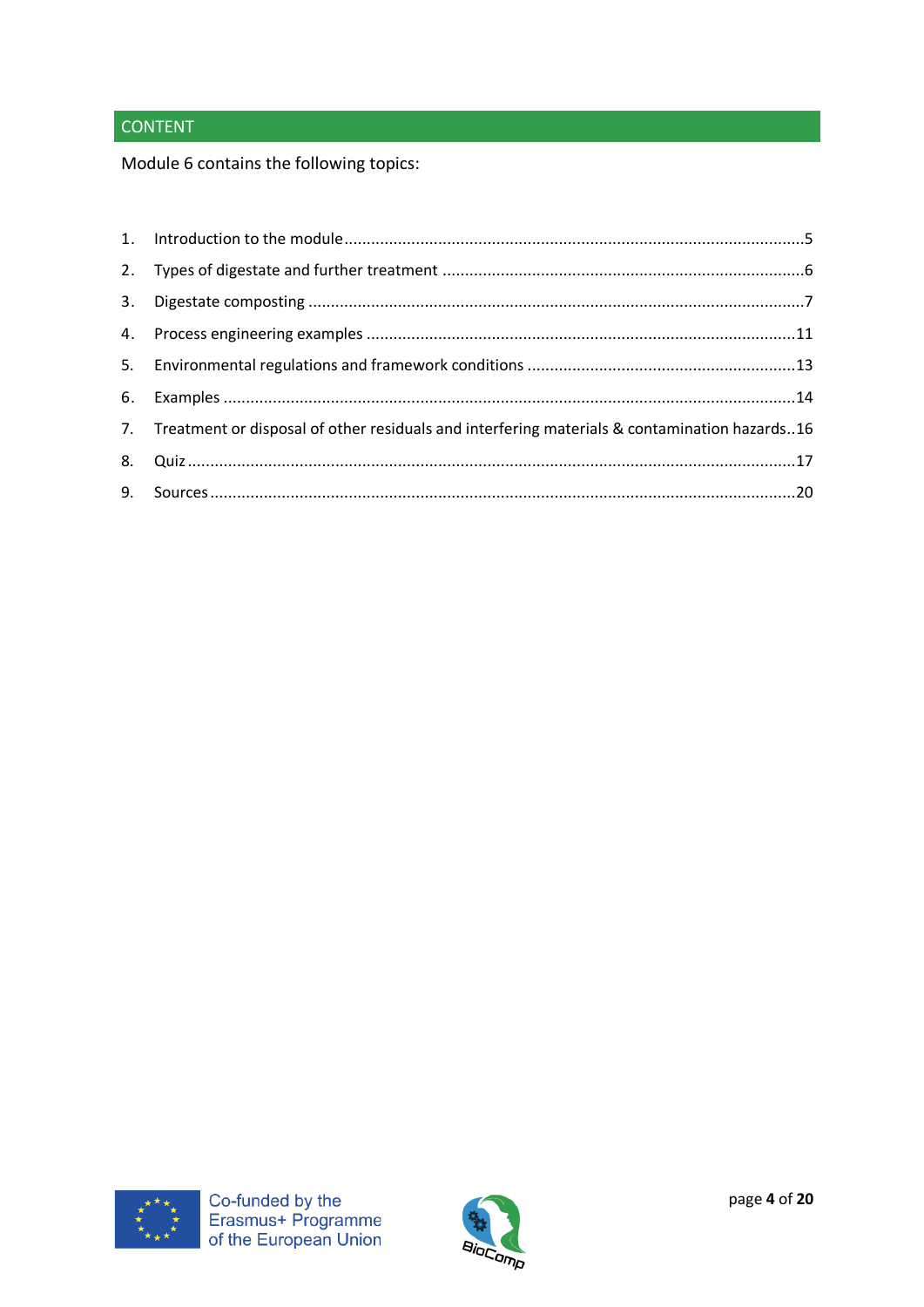## <span id="page-4-0"></span>1. Introduction to the module

During the production of biogas, biogas digestate is produced in addition to the main product biogas (methane). This is spread onto agricultural land to supply nutrients in a similar way to liquid manure.

If the digestate is produced from plant materials from agricultural, forestry, or horticultural operations (also mixed with animal excreta), it is considered farm fertiliser.

If other materials, such as biowaste, are co-fermented, they function as organic fertilisers.

The fermentation residues produced should be available to plants, but also spread in an environmentally friendly manner. This saves on mineral fertilisers. Harmful environmental influences such as ammonia emissions and possible nitrogen discharges into the groundwater are to be reduced to an unavoidable level.



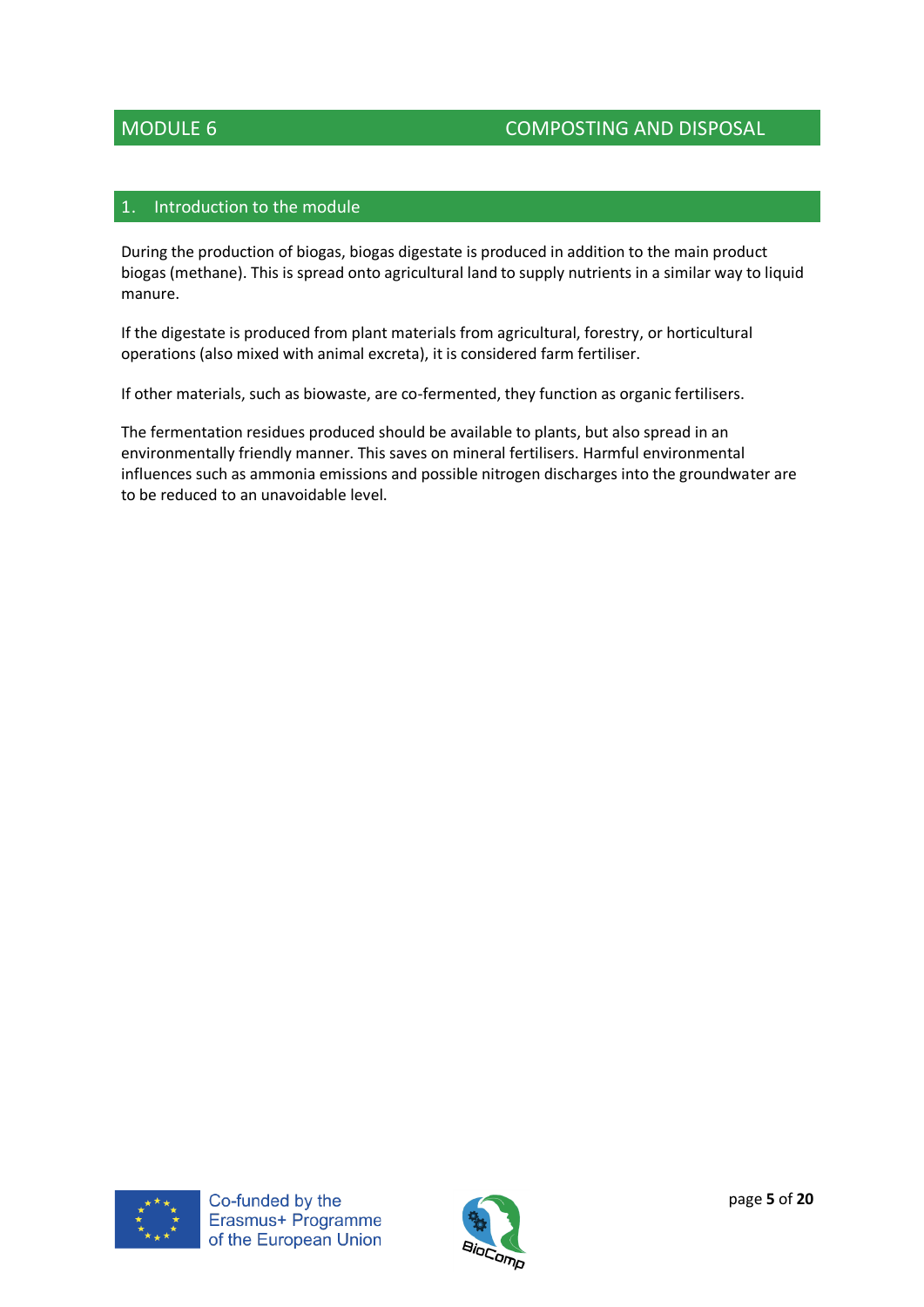## <span id="page-5-0"></span>2. Types of digestate and further treatment

The fermentation residues are rich in nutrients and are usually further treated aerobically (principle of composting). Depending on the dry matter of the digestate, which is determined by the type of substrate, dewatering is carried out for post-treatment. This is done with centrifuges, screw or chamber filter presses, or belt filter presses.

The target dry matter content of solid fermentation residues should be 40-50%. The resulting process water can already be used directly as liquid fertilizer in agriculture.

As already discussed, a distinction can be made between anaerobic dry processes (e.g., biowaste processing) and wet processes (e.g., processing of animal waste, such as liquid manure).

Due to the consistency of the digestate, in the wet process the liquid components of the digestate are temporarily stored in slurry tanks or directly applied to fields for agricultural fertilization. The advantage here is the thin liquid properties of good pumpability and spread ability. Problematics are the odour-intensive components from the anaerobic (reducing) conditions (e.g., ammonia and hydrogen sulphide). Due to the high content of ammonium nitrogen, the pH values are high at approx. 8.5 and can be problematic on agriculturally used soils.

The solid residues are suitable for composting (aerobic process). Here, too, nutrient-rich fertilizer is obtained, which is of great interest for agricultural use. The advantage of aerobic conversion is that odour-intensive compounds (e.g., ammonia) react to form nitrates and are more readily available to plants.

New processes also aim to pelletize (without composting) the solid fermentation residues. This requires a dry matter content > 80%. This enables a better dosage of the fertilizer. Due to the dry nature, the odour-intensive properties are minimized.



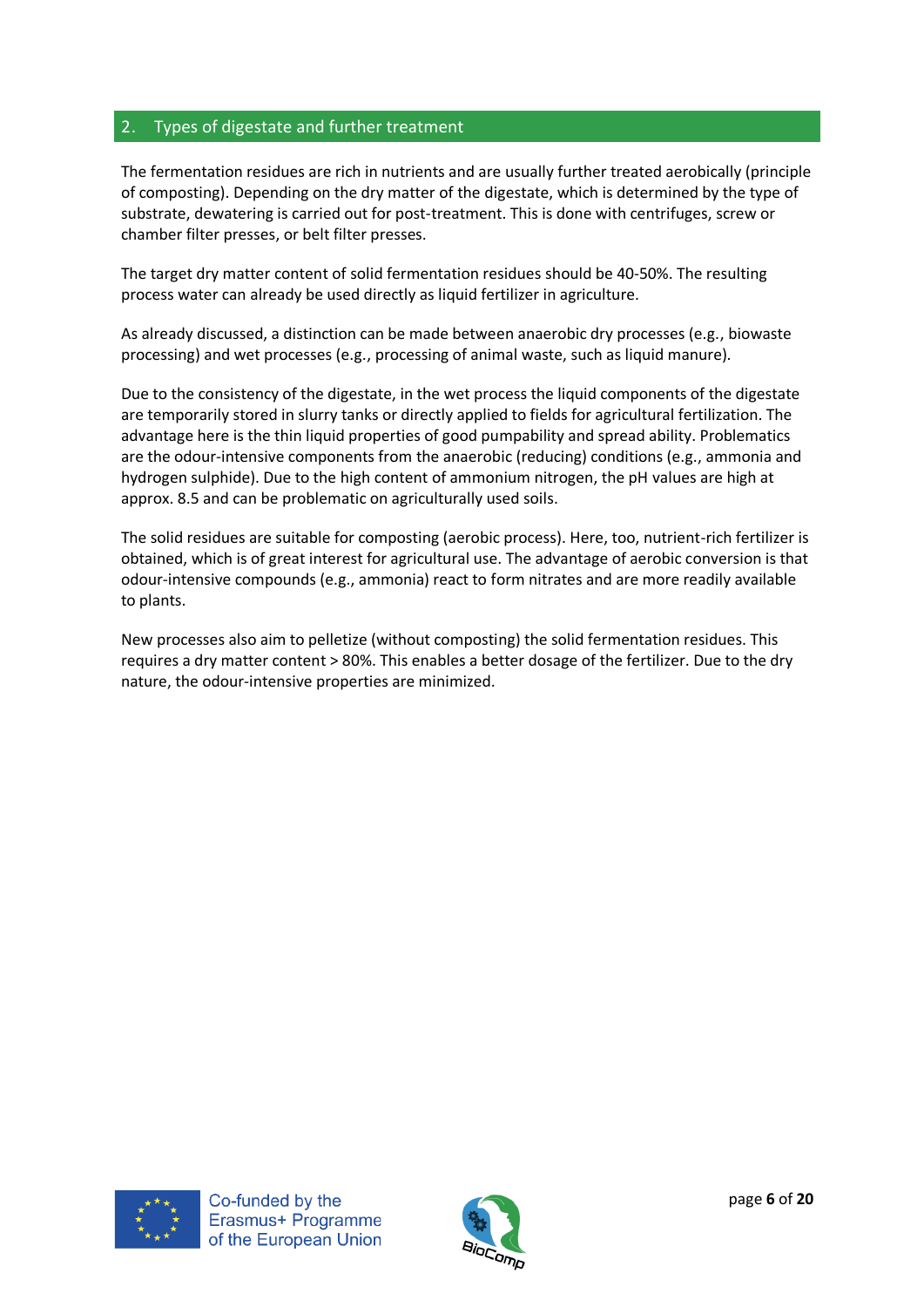## <span id="page-6-0"></span>3. Digestate composting

Since the fermentation residues contain only small amounts of structural substances, admixtures of green waste are added. This guarantees a better distribution of atmospheric oxygen and water in the substrate and more efficient composting.

Composting requires oxygen, water, and suitable microorganisms. The resulting fertiliser consists of plant-available nutrients (minerals, such as nitrates, sulphates), humus, and new organisms. Heat, carbon dioxide, water, and a proportion of ammonia are emitted. (Picture 1)

Picture 1. Overview of composting



Source: Handbuch für Umwelttechnische Berufe – Band 4 Kreislauf- und Abfallwirtschaft, 2004.

The following processes during composting are considered in a differentiated manner:

In the **decomposition phase**, the temperature rises to approx. 70°C. The **conversion phase** is characterised by a continuous decrease in temperature and reaches a minimum in the **build-up phase**, which is influenced by the ambient temperatures. (Picture 2)



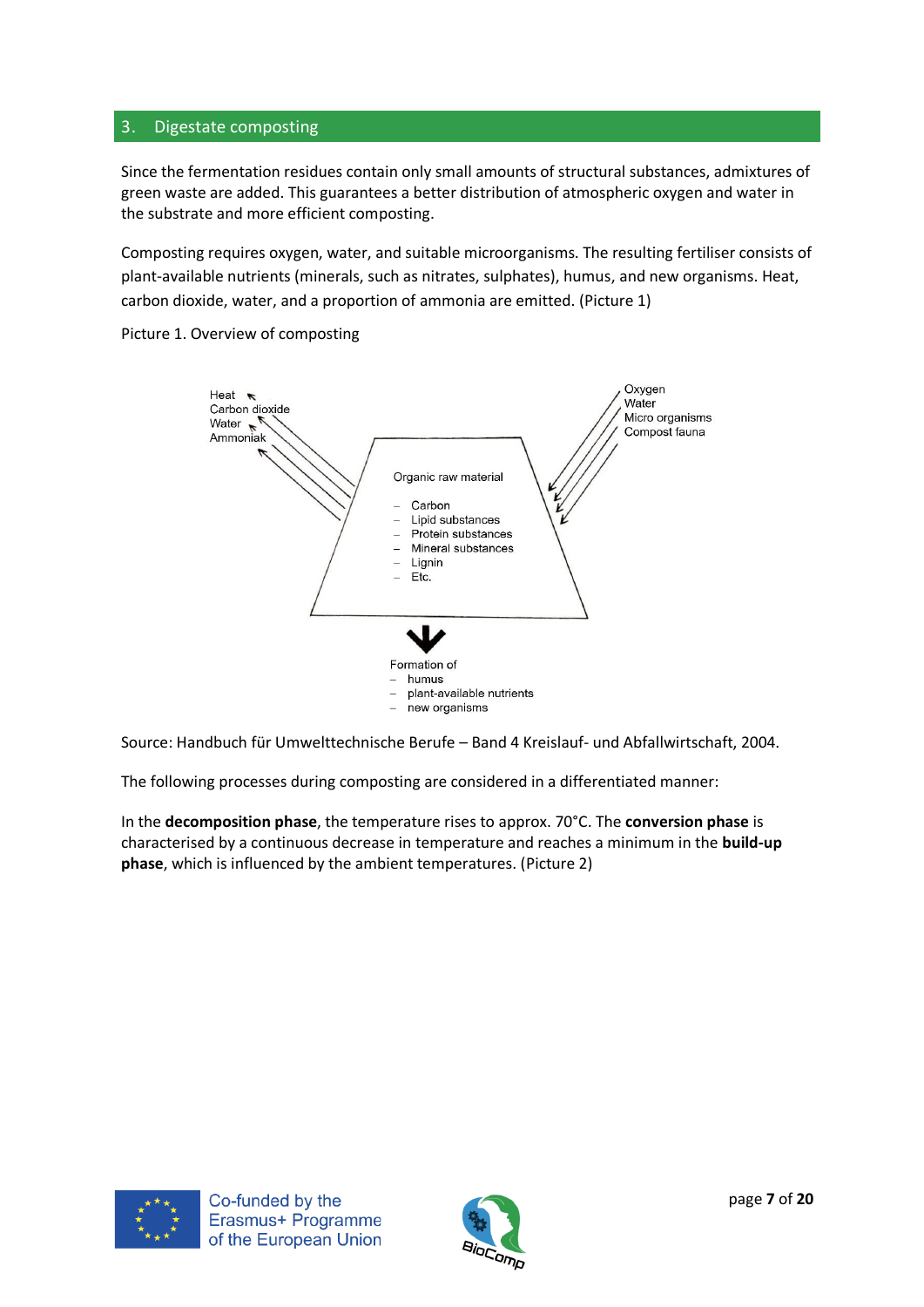



Source: Handbuch für Umwelttechnische Berufe – Band 4 Kreislauf- und Abfallwirtschaft, 2004.

Especially in the degradation phase, the long-chain organic molecules are degraded via biochemical processes by thermophilic microorganisms (hydrolysis and acidification). In the conversion and build-up phase, humus and minerals are released. This is primarily controlled by mesophilic organisms. (Picture 3)



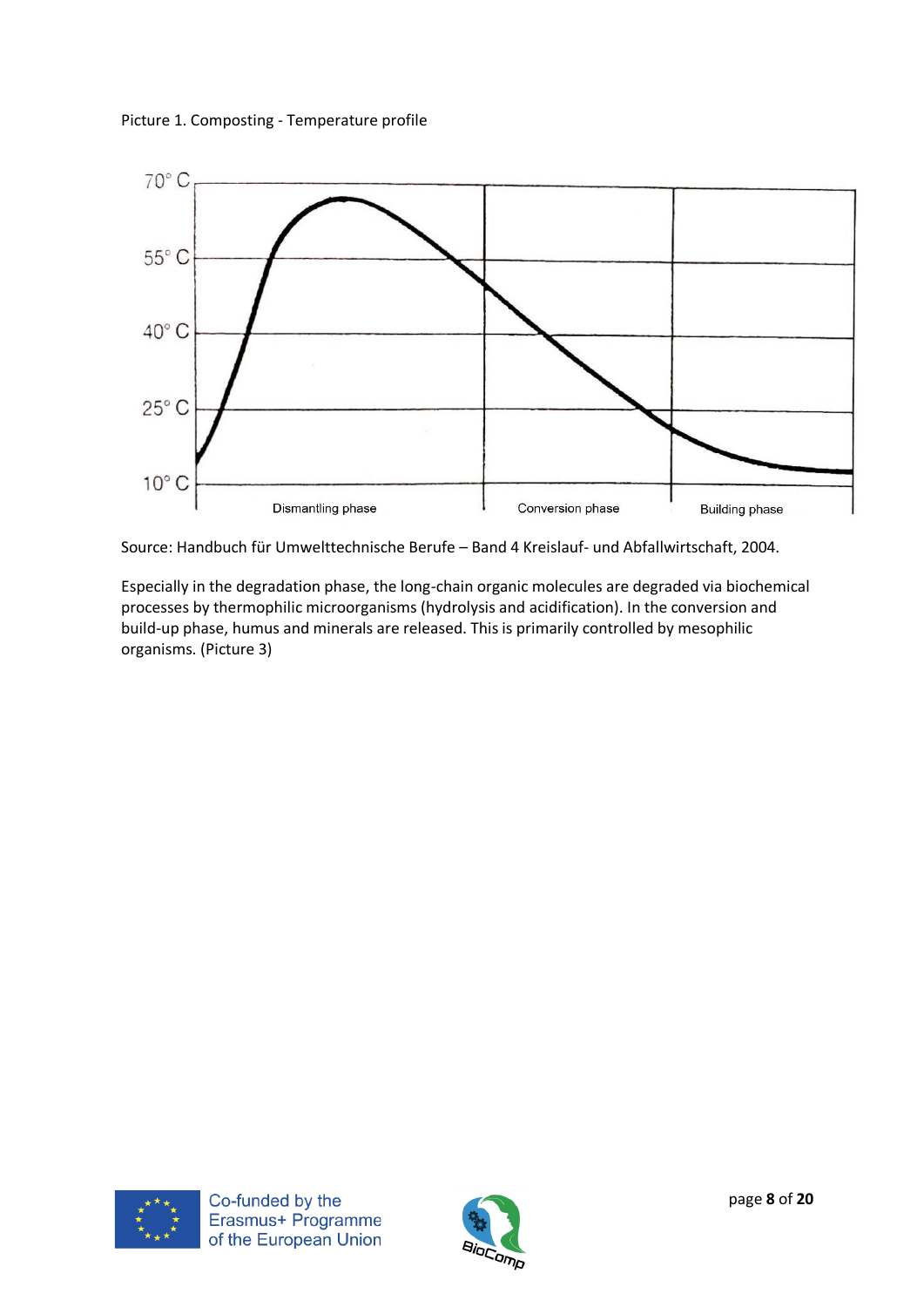Picture 2. Overview of Composting



Source: Koch, Seeberger und Petrik: Ökologische Müllverwertung; Stiftung Ökologie und Landbau, Verlag C.F. Müller Karlsruhe, 1991.

Note: During anaerobic fermentation, easily degradable organic compounds are already degraded. Subsequent composting further humifies or mineralises the less degradable components.

Problems: At temperatures above 80°C the microorganisms die, which reduces the rotting and spontaneous combustion can occur. This can be prevented by suitable turning of the substrate.



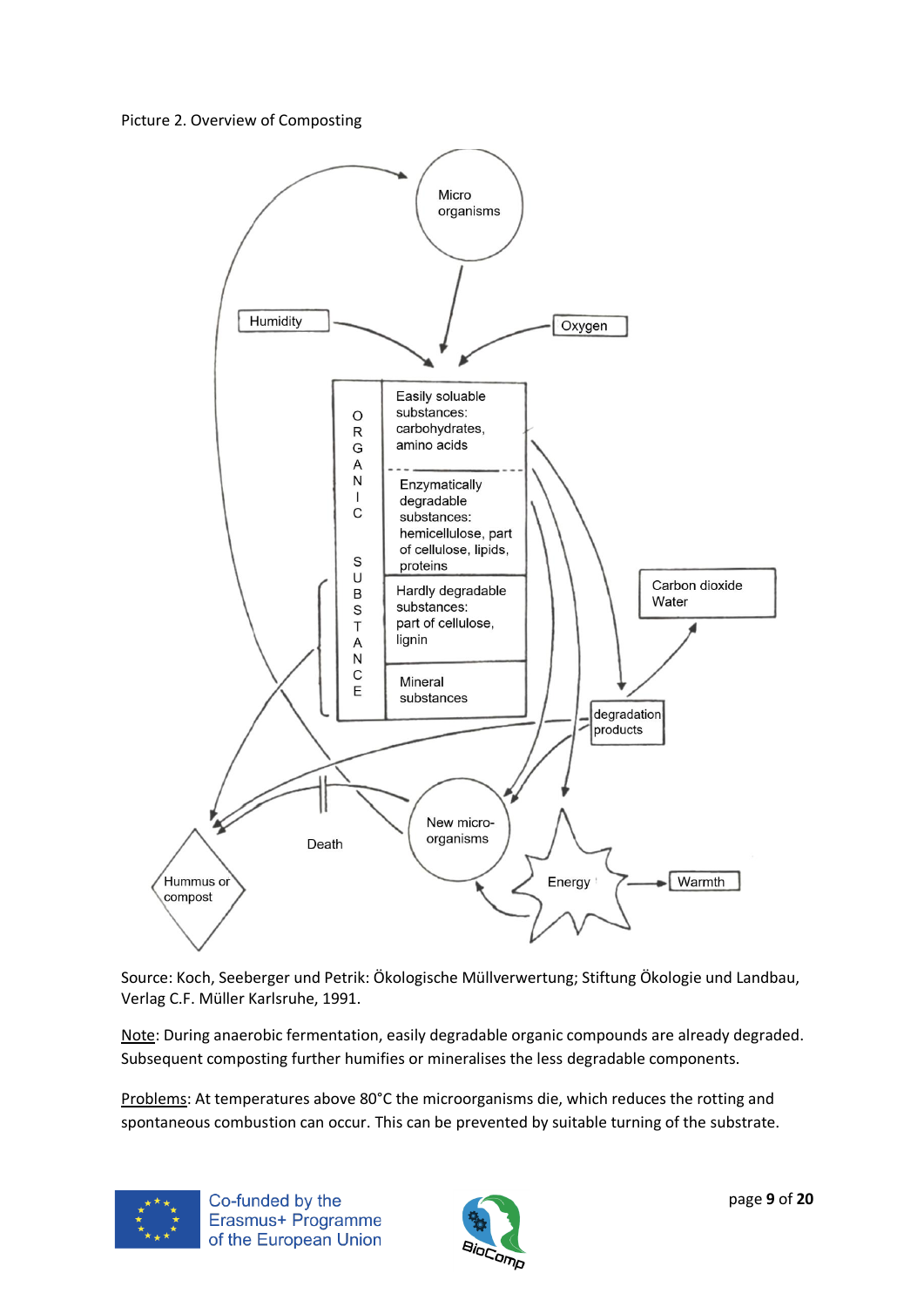The optimal water content depends largely on the substrate and its composition. At values below 25%, rotting can come to a standstill. An optimal water-air composition is crucial. If the oxygen content drops, this leads to undesired fermentation processes (anaerobic). In large plants, air circulation takes place via nozzles at the rotting floor and trickling of water above the rotting. Composting in such rotting boxes enables so-called intensive rotting (7-14 days). This is always followed by post-composting in heaps or open composting boxes (28-42 days) with several rotations.



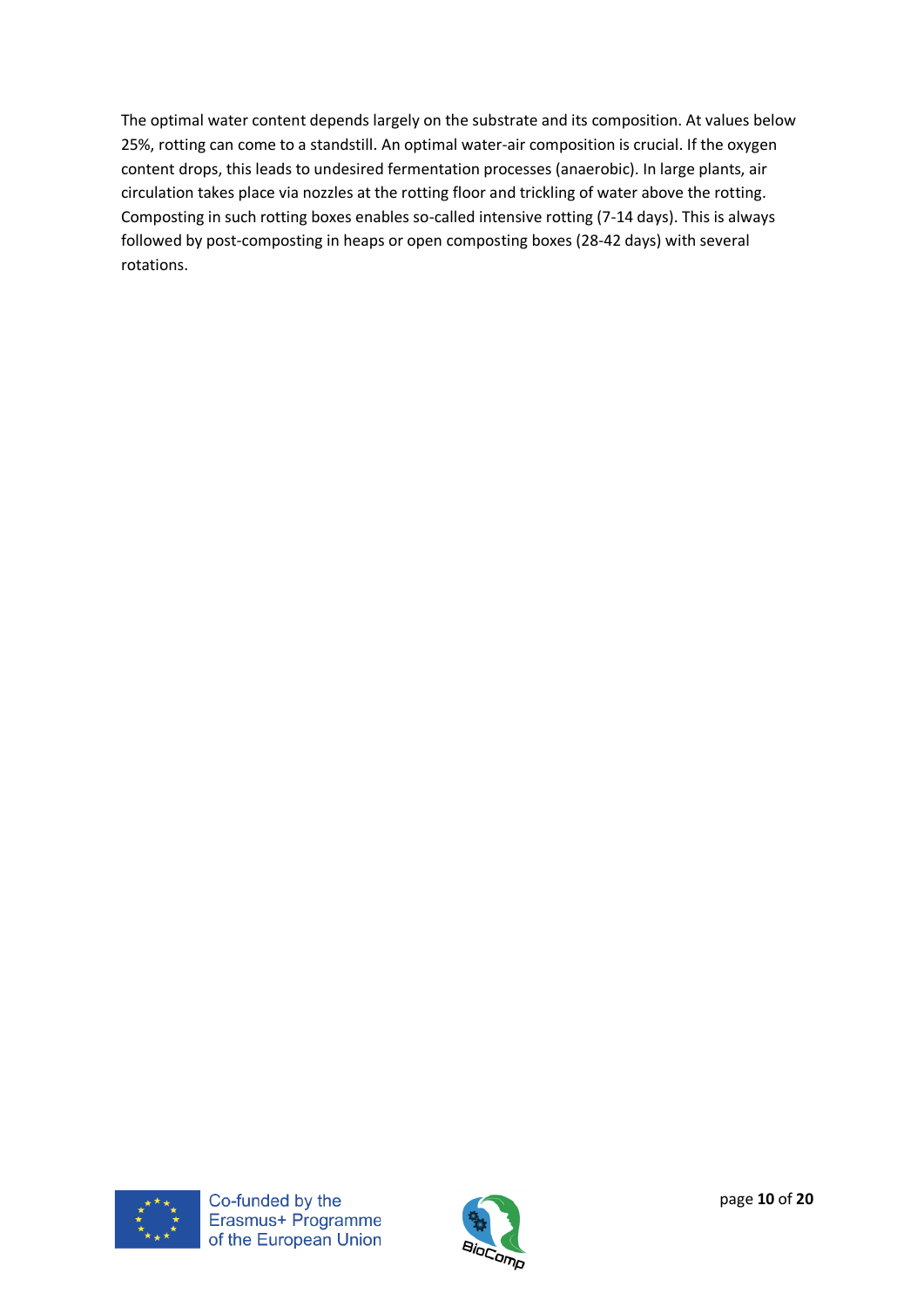## <span id="page-10-0"></span>4. Process engineering examples

Picture 4 shows an example of the process engineering sequence of a plant in Borchen/Germany. Biowaste is processed in this plant.

Sanitization is carried out using the waste heat from the CHP units and separators are used to separate the liquid and solid fermentation residues. The liquid fermentation residues are made available directly to agriculture, the solid fermentation residues are composted, screened to remove impurities, and delivered to agriculture as finished compost.

Picture 4. Process engineering sequence



Source: Franke; "Abschlussbericht franke transportbiogas.pdf" 2009.



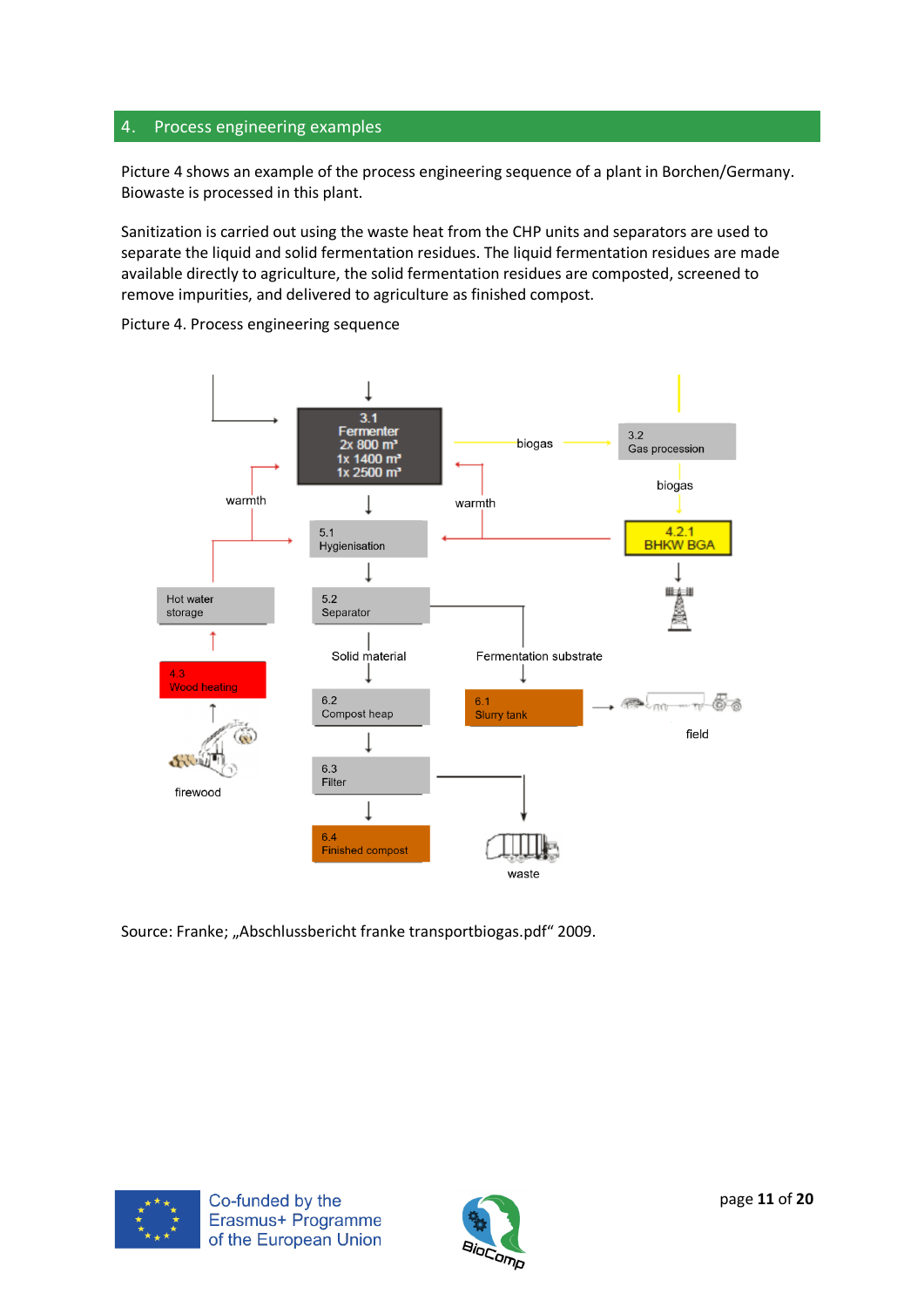Picture 5 shows an example of the procedural sequence of a plant in Honigsee/Germany. In this plant, corn silage (60%), sugar beet (20%) and grain silage (20%) are processed with two fermentation lines. Details here show that a separate secondary fermentation takes place.



#### Picture 5. Procedural sequence

Source: Schaubach, Postel, Trommler, Nebel und Dotzauer; Deutsches Biomasseforschungszentrum; "Leistungs-fähigkeit von Biogasanlagen im Energiemix der Zukunft am konkreten Beispiel Honigsee"; 2014)

In this example, too, liquid, and solid fermentation residues are separated. The fermentation residues are thickened and dried via a press screw separator. Thus, it follows the classical processing as mentioned above. The further processing is not evident from the diagram.



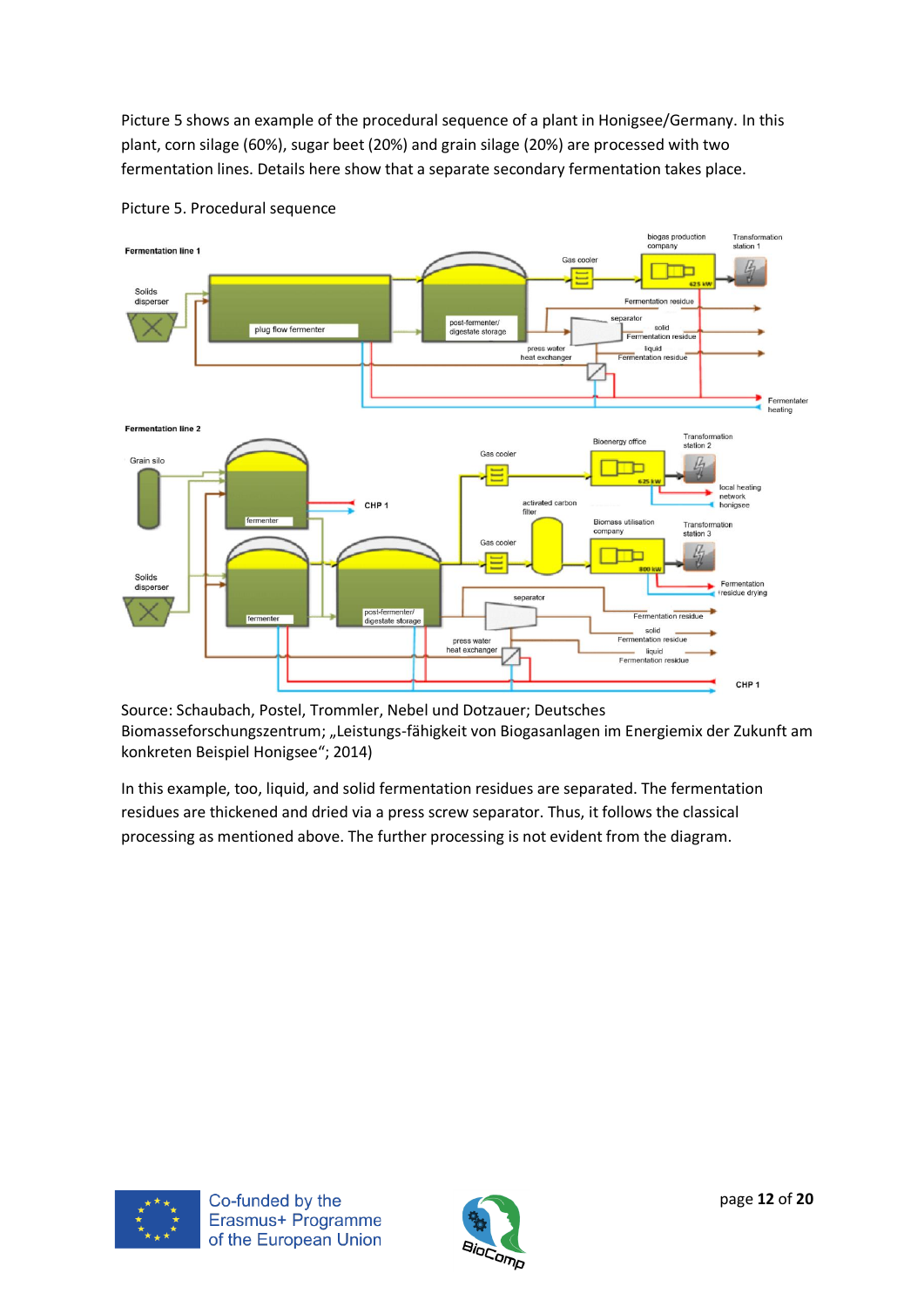## <span id="page-12-0"></span>5. Environmental regulations and framework conditions

Biogas plants are subject to inspection and approval requirements regarding their construction, due to the following legal provisions:

- **The Waste Management Act** (KrW-/AbfG) to the extent that biogas plants are generally classified as recycling plants in the case of co-fermentation of non-agricultural biological residues and the Fertiliser Act (DMG) regarding the use of biogas slurry as economic fertiliser.

- **Fertiliser legislation** (DMG) regarding the use of biogas slurry as farm fertiliser.

**- the Immission Control Act** (BImSchG) insofar as agricultural biogas plants are regarded as plants requiring a permit in the case of a functional unit with a CHP unit with a thermal capacity of more than 1 MW pursuant to § 4 BImSchG in conjunction with the 4th BImSchV.

- **the Water Resources Act** (WHG) to the extent that groundwater protection in the handling of substances hazardous to water (the necessary operating materials oils and greases, for example) and the handling and spreading of liquid manure are subject to requirements under water law.

- **Nature conservation law** (BNatSchG), if the construction of the biogas plant affects the flora and fauna.

- **Building law** (BauGB) insofar as the construction of the plant is a new building or a significant change in the use of existing buildings.

- **Plant safety and energy law** (EEC, EEG), which is not part of environmental law in the narrower sense.

The legal classification of digestate differs depending on the substrates used and the place of application. If only farm manure and renewable raw materials are processed in biogas plants, the digestate is considered farm manure. If biowaste is also fermented, the fermentation residue is also considered biowaste and must therefore comply with both fertiliser and waste law requirements, among other things regarding epidemic-hygienic harmlessness. In this case, the digestate must often be sanitised before being spread. Sanitation usually takes place before fermentation by heating to 70 °C for one hour or by thermophilic fermentation, in which 50 °C must be reached for the proven minimum retention time. For biowaste, this is prescribed by the Biowaste Ordinance."

In the Fertiliser Ordinance, particular attention must be paid to the specifications of the nitrogen values. Due to the protection of drinking water resources and the avoidance of further accumulation of nitrogen (via ammonium or nitrate), the limits and possibilities of fertilisation have been further restricted.



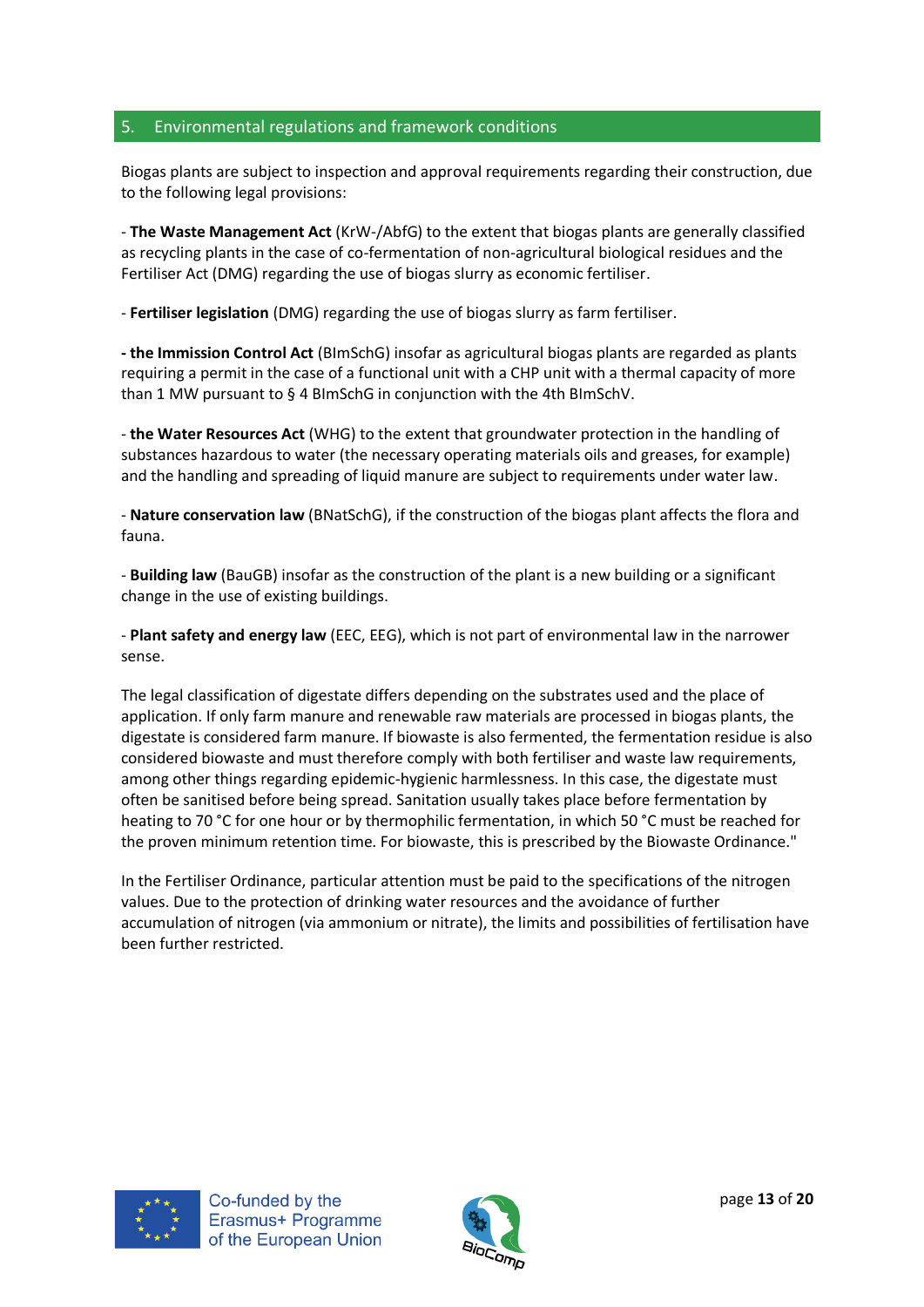#### <span id="page-13-0"></span>6. Examples

Example 1:

The feedstock for fermentation is farm manure (slurry, chicken manure, stable manure, straw, etc.) or by-products from agricultural production (fodder residues, silage maize).

a) The plant is operated by a farmer who applies the digestate exclusively to his own land.

Result: Even after anaerobic digestion, it is a commercial fertiliser; the KrW/AbfG does not apply if the application is carried out within the framework of good agricultural practice. The requirements of the Fertiliser Ordinance must be observed (blocking period, nutrient load, etc.).

b) The farmer or another enterprise passes on the fermentation residues (farm manure) or a part thereof to others for their own consumption.

Result: In addition to the consequences listed under a), it applies that the farm manure may only be placed on the market, i.e., dispensed, if it is hygienically safe. Approval as a fertiliser type is not required. However, according to § 4 of the German Fertiliser Ordinance, labelling requirements must be observed.

Example 2:

In addition to farm manure, source materials for fermentation are substances whose disposal is prescribed under the Animal Rendering Disposal Act, e.g.: leftovers, slaughterhouse waste, fats (see differentiation KrW/AbfG).

a) Recycling on the plant operator's own land

Result: These substances are not subject to waste legislation (§ 2 para. 2 no. 1 KrW-/AbfG). After anaerobic fermentation, it is a secondary raw material fertiliser. The regulations of the Fertiliser Ordinance must be observed (blocking period, nutrient load, etc.).

b) Utilisation on external land, i.e., placing the fermentation residues on the market.

Result: The fermentation residues must correspond to an approved fertiliser type according to the Fertiliser Ordinance. There is a labelling obligation according to the Fertiliser Ordinance. The requirements of the Fertiliser Ordinance must be observed (retention period, nutrient load, etc.).

Example 3:

In addition to farm manure, the feedstock for fermentation are substances that are subject to the KrW/AbfG as biowaste or only biowaste.

a) Utilisation on the plant operator's own land

Result: It is a secondary raw material fertiliser (biowaste) that is to be recycled according to the BioAbfV. The requirements of the Fertiliser Ordinance must be observed (blocking period, nutrient load, etc.).

b) Utilisation on external land, i.e., placing the digestate on the market.



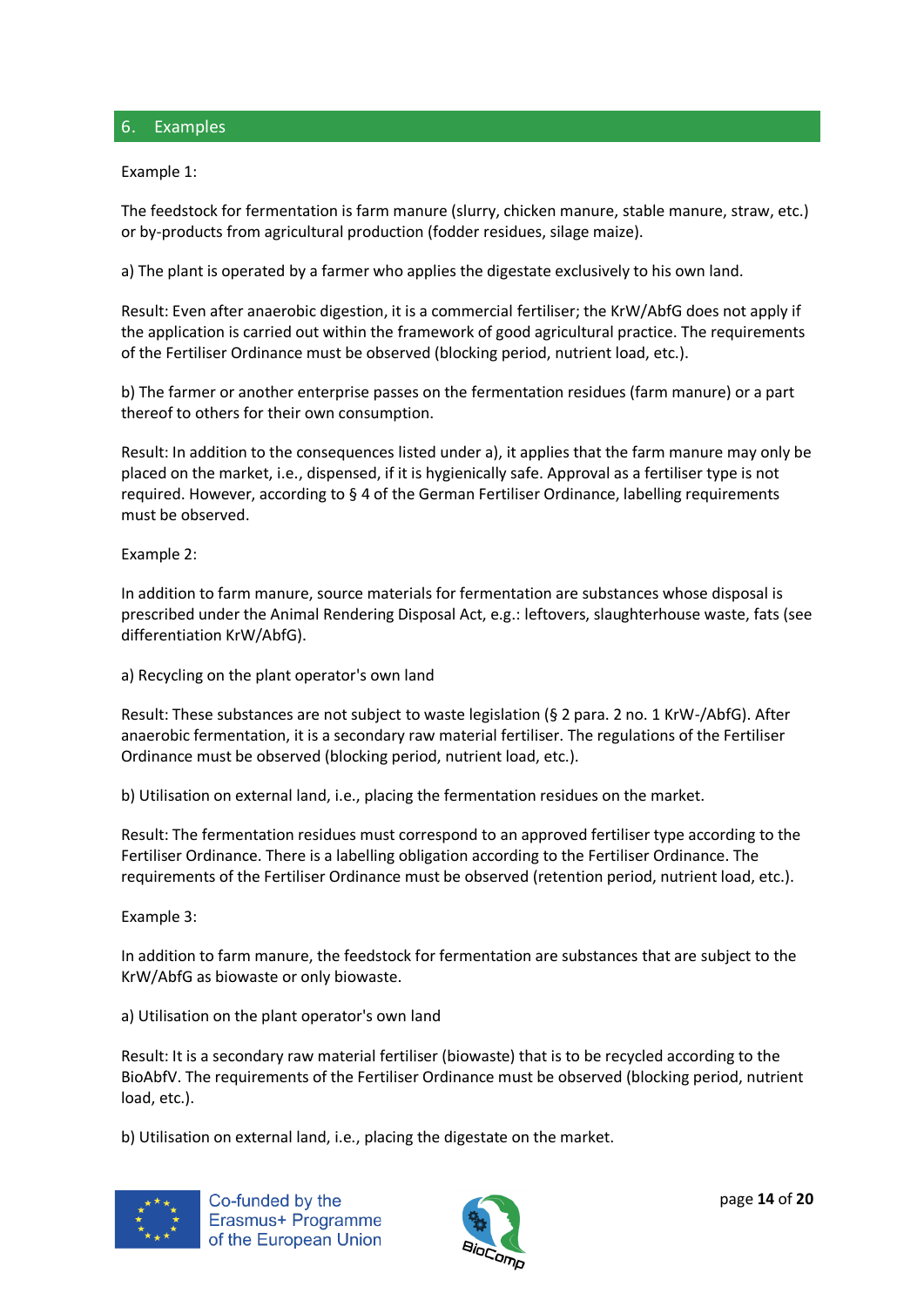Result: In addition to the consequences according to a), the product must correspond to an approved fertiliser type. There is a labelling obligation according to the Fertiliser Ordinance.

Note: In cattle and especially pig slurry, the heavy metal contents (copper and zinc) are often above the maximum limits provided for in the BioAbfV (100 mg Cu and 400 mg/kg Zn per kg dry matter). According to § 4 para. 3 sentence 4 of the BioAbfV, it is at the discretion of the competent authority (lower waste authority), in agreement with the competent technical authority (Saxon State Institute for Agriculture), to permit an exceedance of individual heavy metals according to § 4 para. 3 sentence 1, if impairments of the public welfare are not to be expected.

A prerequisite for the approval of exemptions pursuant to § 4 para. 3 sentence 4 BioAbfV (SMUL decree of 20.07.1999) for operators of biogas plants co-fermenting farm manure with other biowastes is that:

1. in the dry matter of the digestion residue only the contents of copper and/or zinc pursuant to § 4 Para. 3 Sentence 1 BioAbfV are exceeded, and

2. it can be assumed that, if the principles of good professional practice in accordance with the Fertiliser Ordinance are observed, no more than 8,000 g of zinc and 2,000 g of copper per hectare will be supplied with the application quantity of digestion residues over an average of three years, whereby 4 times the maximum copper content and 3 times the maximum zinc content in accordance with § 4 Para. 3 Sentence 1 BioAbfV must not be exceeded, or

3. the digestion residues are recycled on land that has been proven to be contaminated with copper or zinc by soil tests.

After examination of the existence of the prerequisites according to No. 2 and No. 3, a statement of the agricultural authority is to be requested.

Farms participating in the Saxon support programme "Environmentally Sound Agriculture" may only apply biowaste once within 5 years on one and the same area, whereby the legal provisions of the BioAbfV must be observed regarding quality and application quantity.

The provider of biowaste compost must be a member of a quality association.



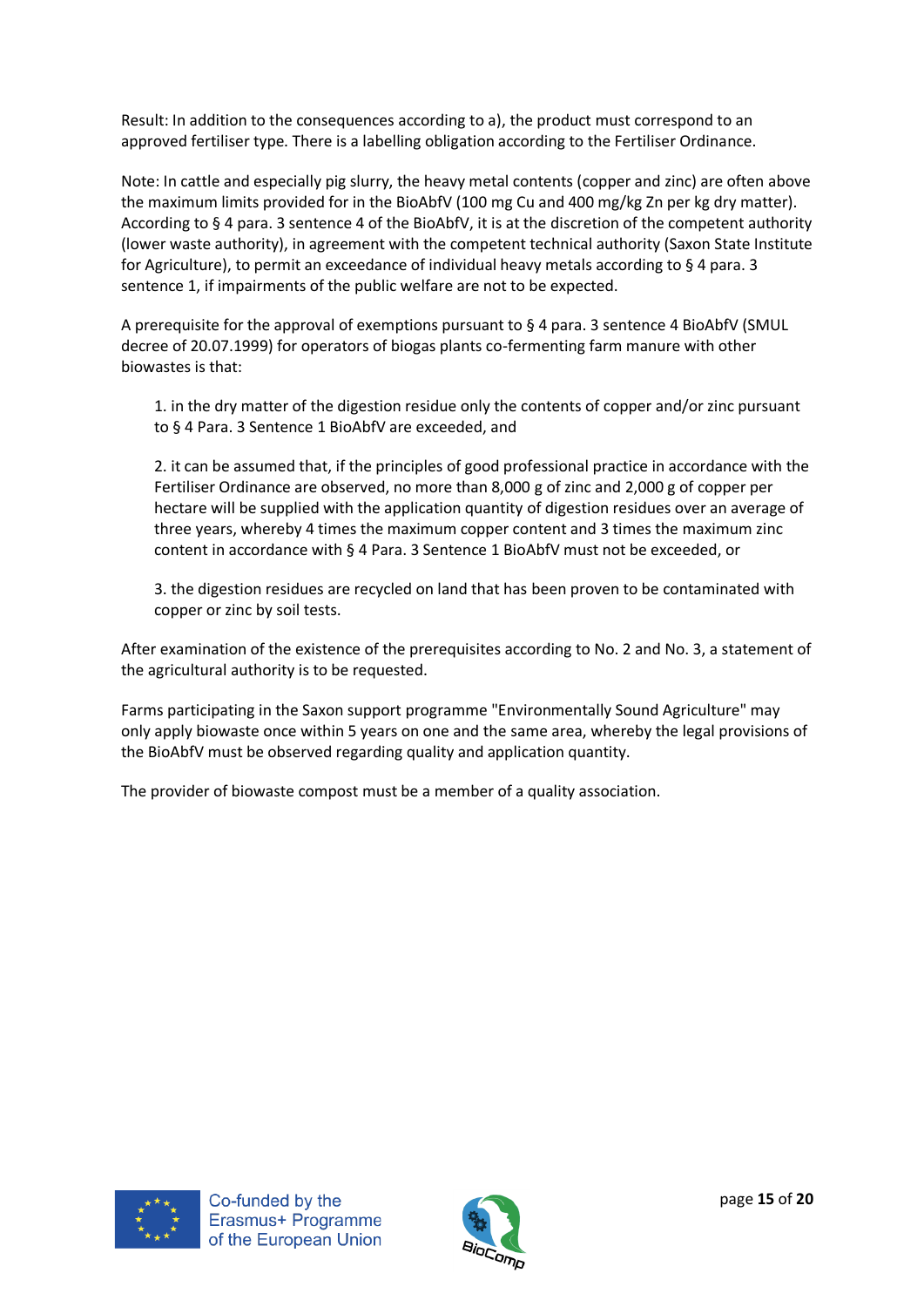## <span id="page-15-0"></span>7. Treatment or disposal of other residuals and interfering materials & contamination hazards

Operating materials produced in the plant that cannot be fed into a composting process or may not be recycled due to contamination are released for waste disposal.

For example, the compost resulting from the composting of solid fermentation residues is screened to remove coarse materials. This screened residue is sent to the residual waste incineration plant.

Operating materials such as rinsing water are recycled as far as possible. Rinsing water obtained from remission processes or cleaning is purified in wastewater treatment plants and cannot be used as farm fertiliser.

The fermentation residues are used as fertiliser for agriculture. Generally, fertilisation also causes an oversupply of nutrients in the soil. These can enter water bodies through rain and leaching and lead to eutrophication. Furthermore, groundwater can be enriched with nitrates and other nutrients that must be removed at great expense in drinking water treatment.

Heavy metal pollution from agricultural animal waste (slurry and manure) is controlled by appropriate legislation. Nevertheless, heavy metals are increasingly entering soils, groundwater, and ultimately the food chain through anthropogenic processes.

If waste from the food industry is used for the biogas plant, plastic packaging can enter the plant. Economic reasons lead to food residues with packaging entering the plant if these contaminants are insufficiently separated or removed - before feeding the plant.

This results in macro- and microplastics in the compost. Screening removes these as far as possible after rotting, but if the plastics are small enough, they are also spread on the fields. Through processes of decomposition, the plastics break down further and can thus enter the food chain.



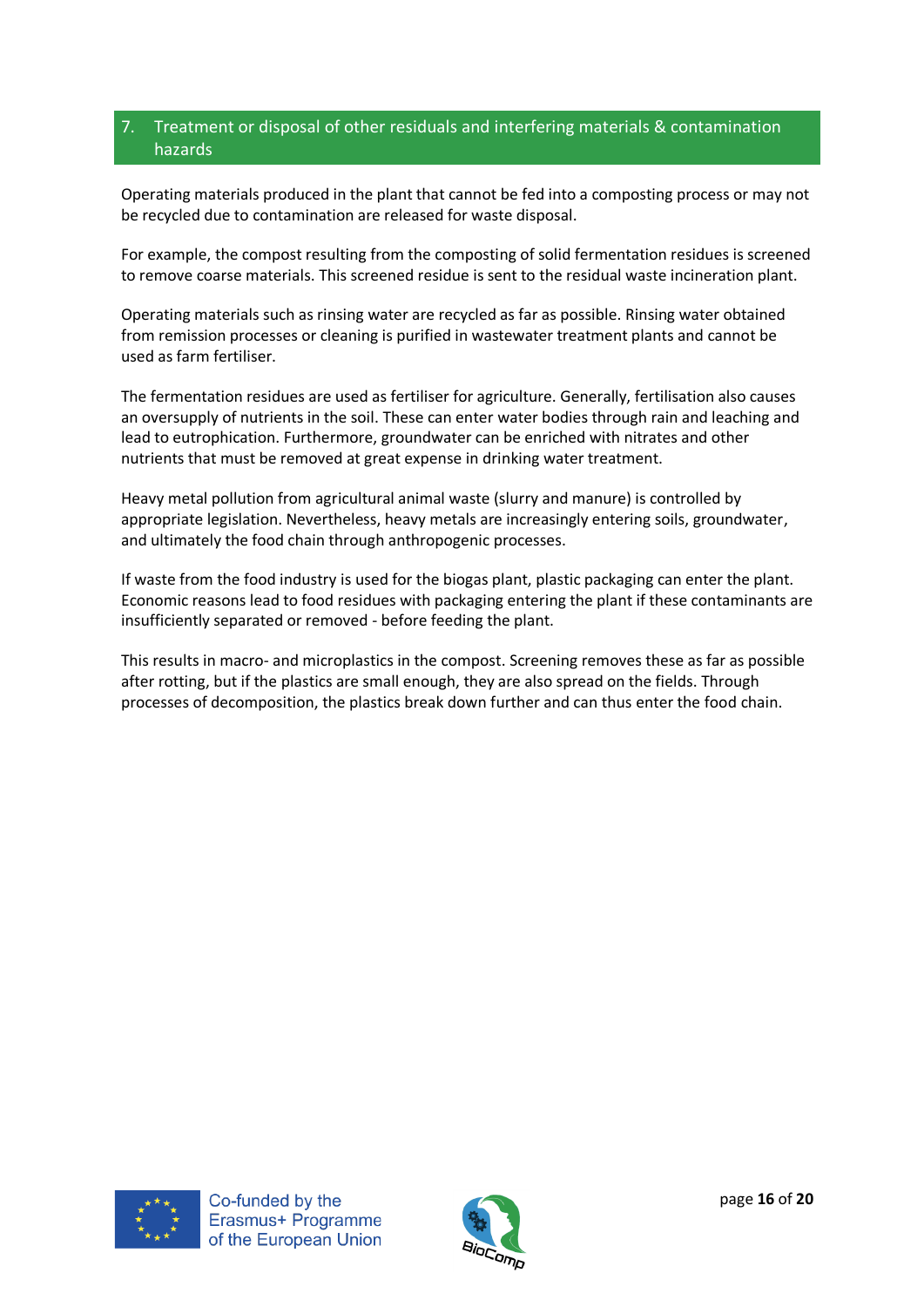## <span id="page-16-0"></span>8. Quiz

This module contains a quiz. The quiz can be answered on-line, by using QR code below. The student receives per question an answer of either **correct** or **incorrect** and has to correct each wrong answer before proceeding to the next question.



(Scan with your Smartphone camera / QR Code reader app to access the quiz)



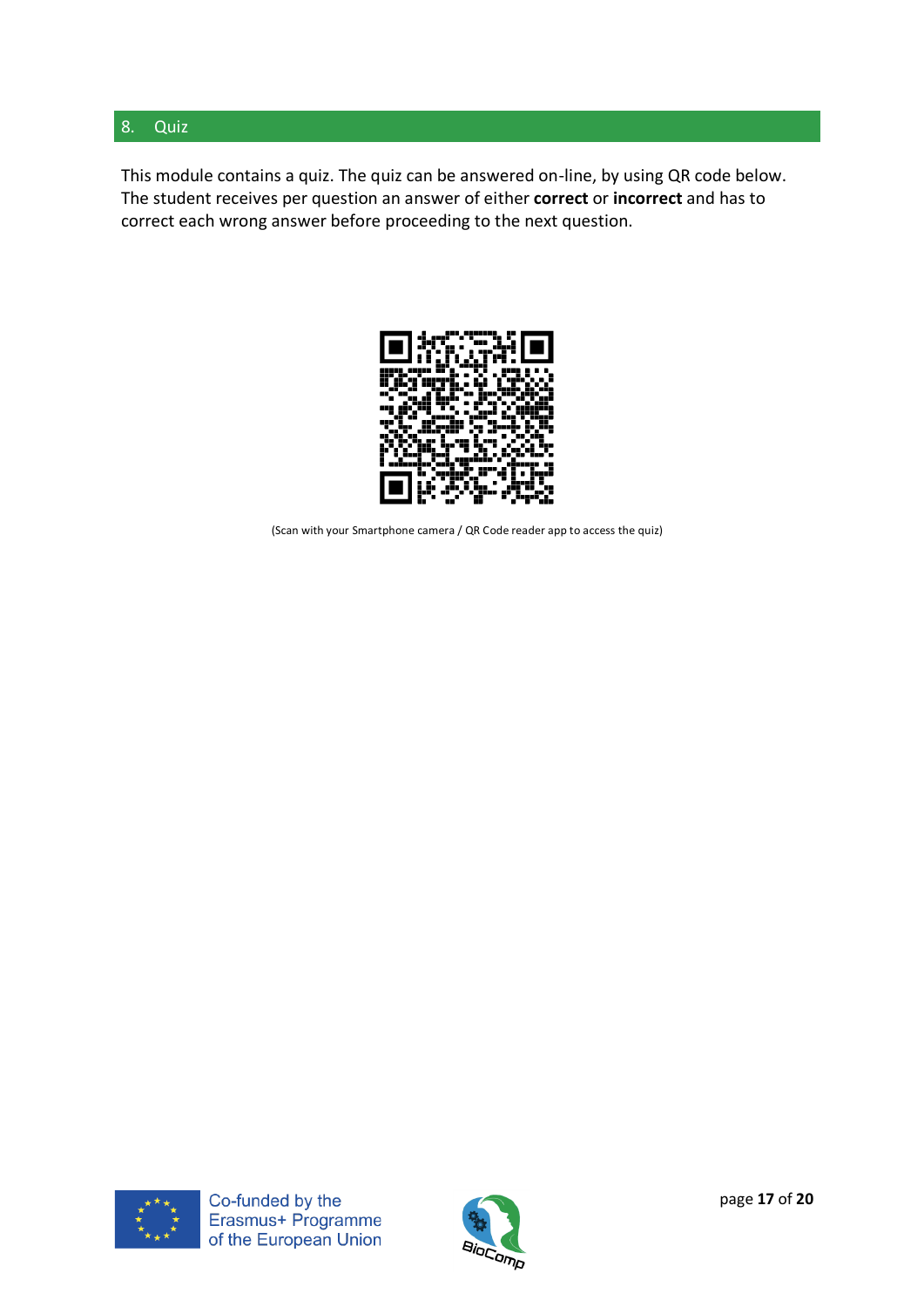## **1. Which products produce a biogas plant? (**Multiple answers**)**

- *a. Methane*
- *b. Liquid manure*
- *c. Nutrient-rich manure*
- *d. Farm manure*
- *e. Compost*
- *f. Energy and heat*

Answer: all

- **2. Which substrates are suitable for a biogas plant? (**Multiple answers**)**
	- *a. Plants (corn, silage)*
	- *b. Agricultural residues (like liquid manure, dung, green waste)*
	- *c. Residues and waste from the food industry (like fats, residues of alcoholic production, biowaste)*

Answer: a+b+c

- **3. Which possibilities of processing fermentation residues must take place? (**Multiple answers**)**
	- *a. Separation of liquid and solid components by separators*
	- *b. Thickening, removal of water*
	- *c. Mixing with structural substrate*
	- *d. Heating*

Answer: a+b+c

- **4. What properties must liquid fermentation residues fulfil? (**Multiple answers**)**
	- *a. Odourless*
	- *b. Nutrient-rich*
	- *c. Nutrient-less*
	- *d. Viscous*
	- *e. Less viscous*

Answer: b+d

- **5. Which 3 temperature-dependent phases are differentiated in composting? (**Multiple answers**)**
	- *a. Degradation phase*
	- *b. Conversion phase (cooling)*
	- *c. Construction phase (isothermal)*
	- *d. Hydrolysis*



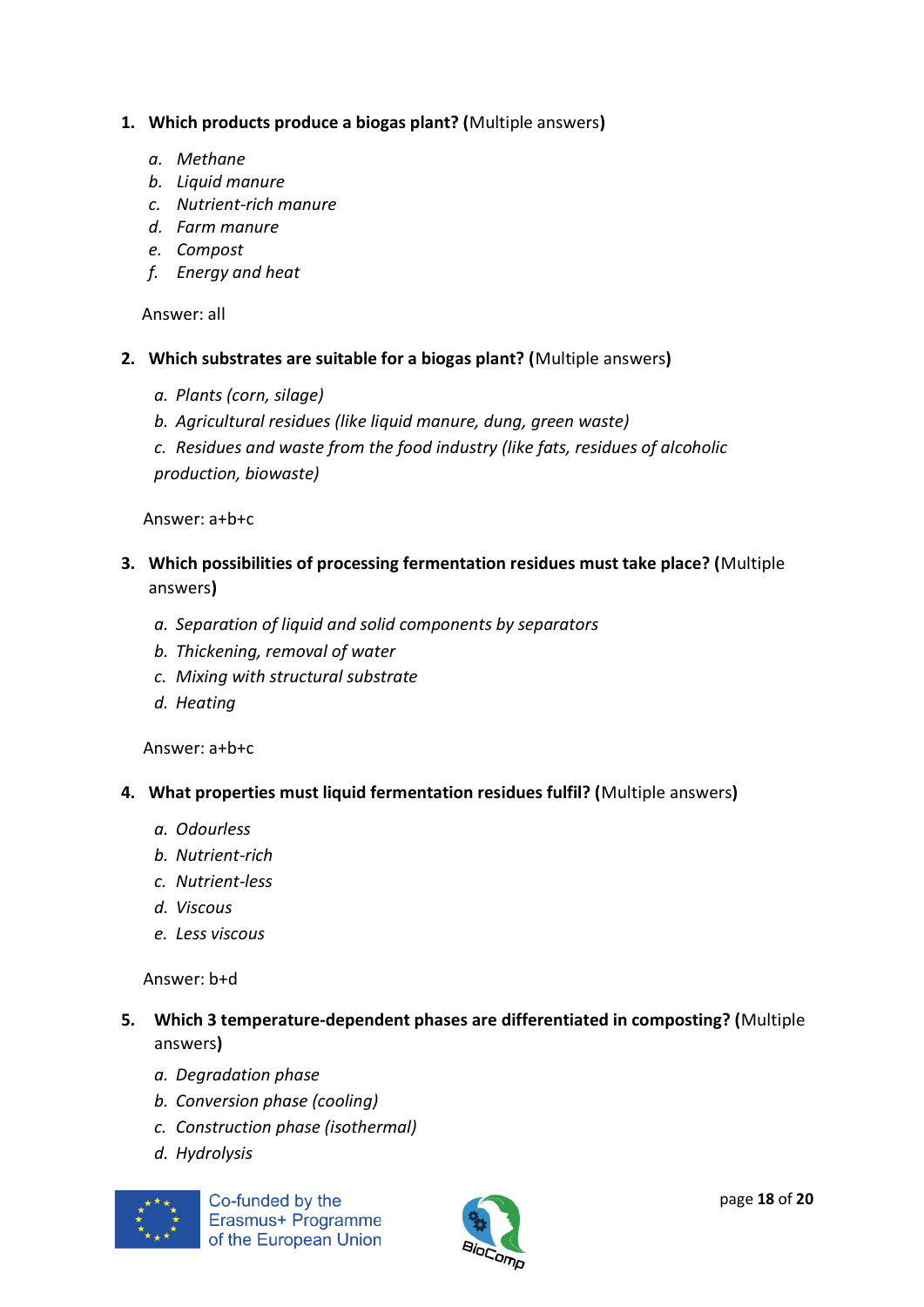Answer: a+b+c

- **6. Until which temperature can the degradation phase takes place?**
- *a. 50°C*
- *b. 60°C*
- *c. 70°C*
- *d. 80°C*

Answer: c

- **7. Which emissions are produced during composting? (**Multiple answers**)**
- *a. Heat*
- *b. CO<sup>2</sup>*
- *c. Water*
- *d. Ammonia (CH4)*
- *e. Energy*
- *f. Water*

Answer: a+b+c+d

- **8. Which resources do aerobic microorganisms require during composting? (**Multiple answers**)**
- *a. Water*
- *b. O<sup>2</sup> (Oxygen)*
- *c. CO<sup>2</sup> (Carbon dioxide)*

#### Answer: a+b

#### **9. Which resources do anaerobic microorganisms require during composting?**

- *a. Water*
- *b. O2 (Oxygen)*
- *c. CO2 (Carbon dioxide)*

#### Answer: a

## **10. Which resources are poisonous for anaerobic microorganisms?**

- *a. Water*
- *b. O2 (Oxygen)*

Answer: b